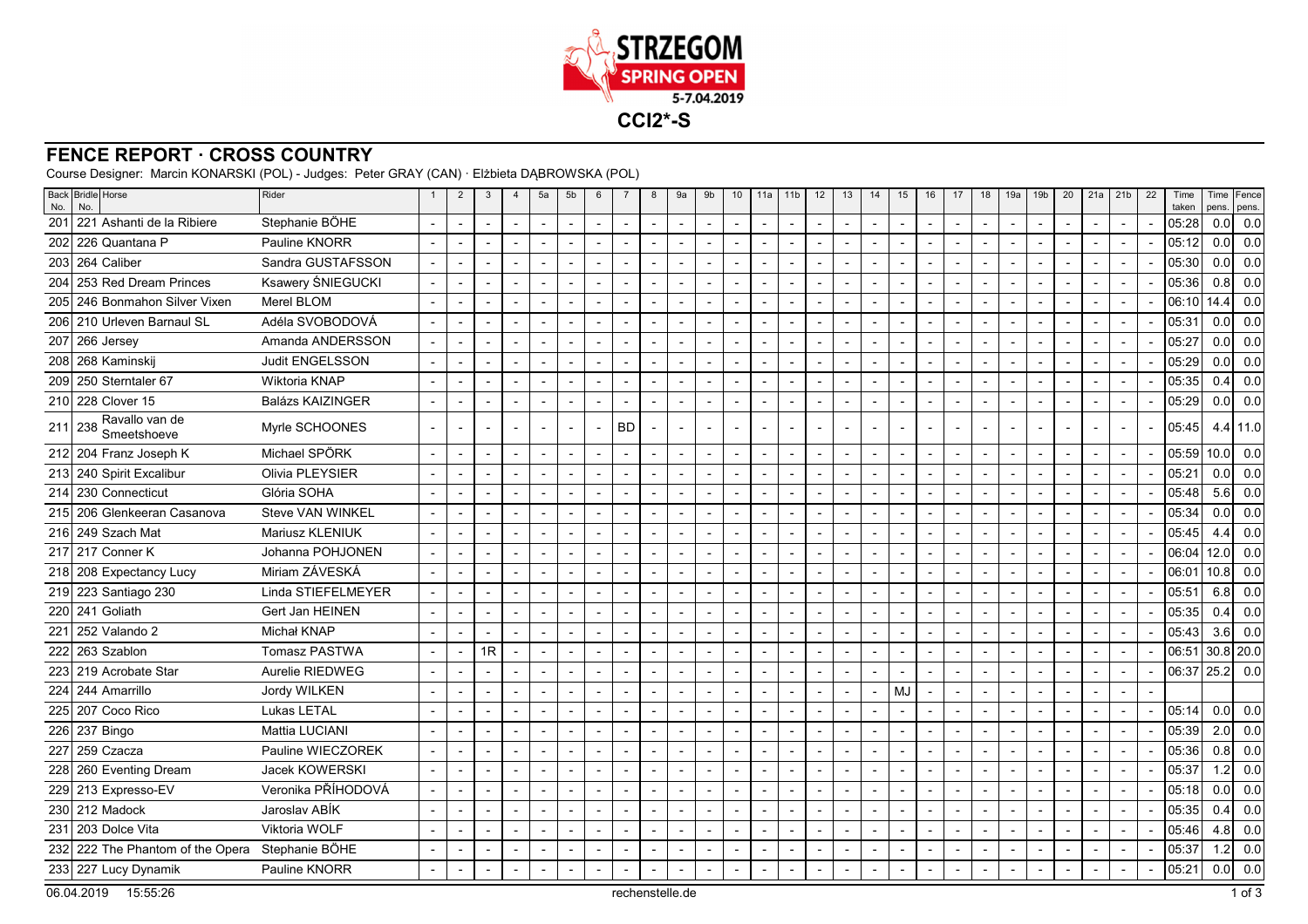

## **FENCE REPORT · CROSS COUNTRY**

Course Designer: Marcin KONARSKI (POL) - Judges: Peter GRAY (CAN) · Elżbieta DĄBROWSKA (POL)

| No. | Back Bridle Horse<br>No.       | Rider                         |                          | $\overline{2}$           | $\mathbf{3}$             | $\overline{4}$           | 5a                       | 5b                       | $6\phantom{1}$ | $\overline{7}$           | 8                        | 9a                       | 9 <sub>b</sub>           | 10                       | 11a                      | 11 <sub>b</sub>          | 12                       | 13                       | 14                       | 15                       | 16                       | 17             | 18                       | 19a                      | 19 <sub>b</sub>          | 20                       | 21a                      | 21 <sub>b</sub>          | 22 | Time<br>taken  | pens.            | Time Fence<br>pens. |
|-----|--------------------------------|-------------------------------|--------------------------|--------------------------|--------------------------|--------------------------|--------------------------|--------------------------|----------------|--------------------------|--------------------------|--------------------------|--------------------------|--------------------------|--------------------------|--------------------------|--------------------------|--------------------------|--------------------------|--------------------------|--------------------------|----------------|--------------------------|--------------------------|--------------------------|--------------------------|--------------------------|--------------------------|----|----------------|------------------|---------------------|
| 234 | 225 Freddie C                  | Antonia VON BAATH             | $\sim$                   | $\blacksquare$           | $\overline{\phantom{a}}$ |                          | $\overline{a}$           | $\overline{\phantom{a}}$ |                | $\blacksquare$           | $\overline{\phantom{a}}$ | $\blacksquare$           | $\blacksquare$           | $\overline{\phantom{a}}$ | $\blacksquare$           | $\blacksquare$           | $\blacksquare$           | $\blacksquare$           |                          | $\overline{\phantom{a}}$ | $\overline{\phantom{a}}$ |                | $\overline{\phantom{a}}$ | $\overline{a}$           | $\sim$                   | $\overline{a}$           | $\sim$                   | $\sim$                   |    | 05:25          | 0.0              | 0.0                 |
|     | 235 242 Basic Instinct         | Nienke JONGE POERINK          |                          |                          | $\overline{a}$           |                          |                          |                          |                |                          |                          | $\overline{a}$           | $\blacksquare$           |                          |                          |                          |                          | $\overline{a}$           | $\overline{\phantom{0}}$ | $\overline{a}$           |                          |                |                          |                          | $\overline{\phantom{a}}$ |                          |                          | $\overline{a}$           |    | 05:52          | 7.2              | 0.0                 |
|     | 236 261 Epikur                 | Antoni BARAN                  |                          | $\overline{\phantom{a}}$ |                          |                          | $\overline{\phantom{a}}$ | $\overline{\phantom{a}}$ |                |                          |                          | $\blacksquare$           | $\overline{\phantom{a}}$ | $\overline{\phantom{a}}$ |                          |                          | $\blacksquare$           |                          |                          | $\overline{\phantom{a}}$ | $\overline{\phantom{a}}$ |                |                          |                          | $\overline{\phantom{a}}$ |                          |                          |                          |    | 06:00          | 10.4             | 0.0                 |
|     | 237 255 Quinton 14             | Julia GILLMAIER               |                          | $\blacksquare$           | $\sim$                   |                          | $\blacksquare$           | $\overline{\phantom{a}}$ |                |                          |                          | $\blacksquare$           | $\sim$                   | $\overline{\phantom{a}}$ | $\blacksquare$           |                          |                          | $\overline{\phantom{a}}$ |                          | $\overline{\phantom{a}}$ | $\sim$                   |                |                          |                          | $\overline{\phantom{a}}$ | $\overline{\phantom{a}}$ | $\overline{\phantom{a}}$ | $\blacksquare$           |    | 05:57          | 9.2              | 0.0                 |
|     | 238 218 Colauti                | Noora CEDERBERG               | $\overline{\phantom{a}}$ |                          |                          |                          |                          | $\overline{\phantom{a}}$ |                |                          |                          |                          |                          |                          |                          |                          |                          |                          |                          |                          |                          |                |                          |                          | $\overline{a}$           |                          |                          |                          |    | 05:43          | 3.6              | 0.0                 |
|     | 239 202 Baricello 3            | Theresa STROBLMAIR            | $\overline{\phantom{a}}$ | $\overline{a}$           |                          |                          | $\overline{a}$           | $\overline{\phantom{a}}$ |                | $\overline{\phantom{a}}$ | $\overline{a}$           | $\blacksquare$           | $\overline{\phantom{a}}$ |                          | $\overline{\phantom{a}}$ | $\overline{a}$           | $\overline{\phantom{a}}$ | $\overline{a}$           |                          | $\overline{a}$           | $\blacksquare$           |                |                          |                          | $\blacksquare$           |                          |                          | $\overline{a}$           |    | 05:48          | 5.6              | 0.0                 |
|     | 241 215 Coradine-S             | Casper RASMUSSEN              |                          | $\overline{\phantom{a}}$ | $\sim$                   |                          |                          | $\overline{\phantom{a}}$ |                |                          |                          | $\blacksquare$           | $\overline{\phantom{a}}$ | $\blacksquare$           | $\blacksquare$           | $\overline{\phantom{a}}$ |                          | $\overline{\phantom{a}}$ | $\overline{\phantom{a}}$ | $\overline{\phantom{a}}$ | $\overline{\phantom{a}}$ |                |                          |                          | $\overline{\phantom{a}}$ | $\overline{\phantom{a}}$ | $\overline{\phantom{a}}$ | $\blacksquare$           |    | 05:27          | 0.0 <sub>l</sub> | 0.0                 |
|     | 242 209 Trnka-Ruf              | Dr. Miroslav TRUNDA           |                          | $\overline{\phantom{a}}$ |                          |                          | $\overline{\phantom{a}}$ | $\overline{\phantom{a}}$ |                |                          |                          |                          | $\overline{\phantom{a}}$ |                          |                          |                          |                          |                          |                          | $\overline{\phantom{a}}$ | $\overline{\phantom{a}}$ |                |                          |                          | $\overline{\phantom{a}}$ |                          |                          |                          |    | 05:44          | 4.0              | 0.0                 |
|     | 243 205 Peperoni Red           | Rebecca GEROLD                | $\overline{a}$           |                          | $\overline{\phantom{a}}$ |                          | $\overline{\phantom{a}}$ | $\overline{\phantom{a}}$ |                |                          |                          | $\overline{a}$           |                          | $\overline{\phantom{a}}$ | $\overline{a}$           |                          |                          | $\overline{\phantom{a}}$ |                          | $\overline{\phantom{a}}$ | $\overline{\phantom{a}}$ |                |                          |                          | $\blacksquare$           |                          | $\overline{\phantom{a}}$ | $\sim$                   |    | 06:00          | 10.4             | 0.0                 |
|     | 244 243 Vesuve d'Aveyron       | <b>Bjinse VENDERBOSCH</b>     |                          |                          |                          |                          |                          | $\overline{\phantom{a}}$ |                |                          |                          | $\overline{a}$           | $\blacksquare$           |                          |                          |                          |                          |                          |                          | $\blacksquare$           | $\overline{a}$           |                |                          |                          | $\blacksquare$           |                          |                          | $\overline{\phantom{a}}$ |    | 05:30          | 0.0              | 0.0                 |
|     | 245 216 Midt-West Faveur       | <b>Bianca WALTON</b>          | $\overline{\phantom{a}}$ | $\overline{a}$           | $\overline{a}$           | $\overline{a}$           | $\overline{\phantom{a}}$ | $\overline{\phantom{a}}$ |                | $\overline{\phantom{a}}$ | $\overline{\phantom{a}}$ | $\overline{\phantom{a}}$ | $\blacksquare$           | $\overline{\phantom{a}}$ | $\overline{a}$           | $\blacksquare$           | $\overline{a}$           | $\overline{\phantom{a}}$ | $\overline{a}$           | $\overline{a}$           | $\overline{\phantom{a}}$ |                | $\sim$                   | $\overline{a}$           | $\overline{\phantom{a}}$ | $\overline{a}$           | $\overline{a}$           | $\overline{a}$           |    | 05:29          | 0.0              | 0.0                 |
|     | 246 248 Ordynat                | Katja GONTOWIUK               |                          | $\blacksquare$           | $\overline{\phantom{a}}$ |                          | $\blacksquare$           | $\overline{\phantom{a}}$ |                |                          |                          | $\blacksquare$           | $\overline{\phantom{a}}$ |                          | $\blacksquare$           |                          |                          | $\overline{\phantom{a}}$ |                          | $\blacksquare$           | $\blacksquare$           |                |                          |                          | $\overline{\phantom{a}}$ |                          |                          | $\overline{\phantom{a}}$ |    | 05:50          | 6.4              | 0.0                 |
|     | 247 265 Top Girl               | Sandra GUSTAFSSON             | $\overline{\phantom{a}}$ |                          |                          |                          |                          | $\overline{\phantom{a}}$ |                |                          |                          | $\overline{a}$           | $\blacksquare$           |                          |                          |                          |                          | $\overline{a}$           |                          |                          | $\overline{a}$           |                |                          |                          | $\overline{a}$           | $\overline{a}$           |                          |                          |    | 05:31          | 0.0              | 0.0                 |
|     | 248 254 Emilia of Chin         | Ksawery ŚNIEGUCKI             | $\sim$                   |                          |                          |                          |                          | $\overline{\phantom{a}}$ |                |                          |                          | $\overline{a}$           |                          |                          |                          |                          |                          |                          |                          | $\overline{a}$           | $\overline{a}$           |                |                          |                          | $\overline{a}$           |                          |                          | $\overline{a}$           |    | 05:42          | 3.2              | 0.0                 |
|     | 249 247 Crossborder Radar Love | Merel BLOM                    | $\blacksquare$           |                          | $\sim$                   | $\blacksquare$           |                          | $\overline{\phantom{a}}$ |                |                          |                          | $\blacksquare$           | $\overline{\phantom{a}}$ | $\overline{\phantom{a}}$ | $\blacksquare$           | $\blacksquare$           |                          | $\overline{\phantom{a}}$ | $\blacksquare$           | $\blacksquare$           | $\overline{\phantom{a}}$ |                |                          |                          | $\overline{\phantom{a}}$ | $\overline{\phantom{a}}$ | $\overline{\phantom{a}}$ | $\sim$                   |    | 05:37          | 1.2              | 0.0                 |
|     | 250 256 Genesis KG             | Marta ORLOWSKA                |                          | $\blacksquare$           |                          |                          | $\blacksquare$           | $\blacksquare$           |                | $\overline{\phantom{a}}$ |                          | $\overline{\phantom{a}}$ | $\blacksquare$           | $\overline{\phantom{a}}$ |                          |                          | $\blacksquare$           |                          |                          | $\overline{\phantom{a}}$ | $\overline{\phantom{a}}$ |                | $\overline{\phantom{a}}$ |                          | $\overline{\phantom{a}}$ |                          |                          |                          |    | 06:08          | 13.6             | 0.0                 |
|     | 251 262 Dinin Chosen           | Gabriela KOZŁOWSKA            |                          |                          | $\overline{\phantom{a}}$ |                          |                          | $\overline{\phantom{a}}$ |                |                          |                          | $\blacksquare$           | $\blacksquare$           | $\overline{\phantom{a}}$ | $\blacksquare$           |                          |                          | $\overline{\phantom{a}}$ |                          | $\overline{\phantom{a}}$ | $\overline{\phantom{a}}$ |                |                          |                          | $\blacksquare$           |                          |                          | $\blacksquare$           |    | 05:57          | 9.2              | 0.0                 |
|     | 252 245 Soccer Star            | Asha LASEROMS                 | $\overline{\phantom{a}}$ |                          |                          |                          | $\overline{\phantom{a}}$ | $\overline{a}$           |                |                          |                          | $\overline{a}$           | $\overline{\phantom{a}}$ |                          |                          | $\blacksquare$           |                          |                          | $\overline{\phantom{0}}$ | $\overline{\phantom{a}}$ | $\overline{\phantom{a}}$ |                |                          |                          | $\overline{a}$           |                          |                          | $\overline{a}$           |    | 05:27          | 0.0              | 0.0                 |
|     | 253 234 Radihaza Alfa          | Zsófia<br>HABSBURG-LOTHRINGEN |                          |                          | $\overline{\phantom{a}}$ |                          |                          | . .                      |                | $\overline{\phantom{a}}$ |                          |                          | $\overline{\phantom{a}}$ |                          |                          | $\overline{\phantom{a}}$ |                          | $\overline{\phantom{a}}$ |                          | $\overline{\phantom{a}}$ | $\overline{\phantom{a}}$ | 1R             |                          |                          |                          | $\overline{\phantom{a}}$ |                          |                          |    | 06:03          | $11.6$   20.0    |                     |
|     | 254 235 Zengo                  | Ildikó<br>HABSBURG-LOTHRINGEN |                          |                          | $\overline{\phantom{a}}$ |                          | $\overline{\phantom{a}}$ | $\overline{\phantom{a}}$ |                | $\overline{\phantom{a}}$ |                          | $\blacksquare$           | $\overline{\phantom{a}}$ |                          | $\blacksquare$           | $\overline{\phantom{a}}$ | $\blacksquare$           | $\overline{\phantom{a}}$ |                          | $\overline{\phantom{a}}$ | $\overline{\phantom{a}}$ |                |                          |                          | $\overline{\phantom{a}}$ | $\overline{\phantom{a}}$ |                          | $\blacksquare$           |    | 06:24          | 20.0             | 0.0                 |
|     | 255 257 Huzar                  | Aleksandra CHMIELIŃSKA        |                          |                          | $\overline{\phantom{a}}$ |                          | $\blacksquare$           | $\overline{\phantom{a}}$ |                |                          |                          | $\blacksquare$           | $\blacksquare$           |                          |                          |                          |                          | $\overline{\phantom{a}}$ |                          | $\overline{\phantom{a}}$ | $\overline{\phantom{a}}$ |                | $\overline{\phantom{a}}$ |                          | $\blacksquare$           | $\overline{\phantom{a}}$ |                          | $\blacksquare$           |    | 05:36          | 0.8              | 0.0                 |
|     | 256 211 Double Clear SL        | Adéla SVOBODOVÁ               |                          |                          | $\overline{\phantom{a}}$ |                          |                          | $\overline{\phantom{a}}$ |                |                          |                          | $\blacksquare$           |                          |                          |                          |                          |                          | $\overline{\phantom{a}}$ |                          |                          | $\overline{\phantom{a}}$ |                |                          |                          | $\overline{\phantom{a}}$ |                          | $\overline{\phantom{a}}$ | $\sim$                   |    | 05:34          | 0.0              | 0.0                 |
| 257 | 267 Kokos                      | Amanda ANDERSSON              |                          |                          |                          |                          |                          | $\overline{\phantom{a}}$ |                |                          |                          | $\overline{a}$           | $\overline{\phantom{a}}$ |                          |                          |                          |                          |                          | $\overline{a}$           | $\overline{\phantom{a}}$ | $\overline{a}$           |                |                          |                          | $\overline{\phantom{a}}$ |                          |                          |                          |    | 05:25          | 0.0              | 0.0                 |
|     | 258 269 Bob                    | <b>Judit ENGELSSON</b>        | $\blacksquare$           | $\blacksquare$           | $\overline{\phantom{a}}$ | $\blacksquare$           | $\blacksquare$           | $\overline{\phantom{a}}$ |                | $\blacksquare$           | $\blacksquare$           | $\blacksquare$           | $\overline{\phantom{a}}$ | $\overline{\phantom{a}}$ | $\blacksquare$           | $\blacksquare$           | $\blacksquare$           | $\overline{\phantom{a}}$ | $\blacksquare$           | $\blacksquare$           | $\overline{\phantom{a}}$ |                | $\overline{a}$           | $\overline{\phantom{a}}$ | $\blacksquare$           | $\blacksquare$           | $\overline{\phantom{a}}$ | $\overline{\phantom{a}}$ |    | 05:36          | 0.8              | 0.0                 |
|     | 259 251 Quintus 134            | Wiktoria KNAP                 |                          | $\blacksquare$           | $\overline{\phantom{a}}$ | $\overline{\phantom{a}}$ | $\blacksquare$           | $\overline{\phantom{a}}$ |                | $\blacksquare$           | $\blacksquare$           | $\blacksquare$           | $\overline{\phantom{a}}$ | $\overline{\phantom{a}}$ | $\blacksquare$           | $\blacksquare$           | $\overline{\phantom{a}}$ | $\overline{\phantom{a}}$ | $\overline{\phantom{a}}$ | $\blacksquare$           | $\overline{\phantom{a}}$ |                | $\overline{\phantom{a}}$ | $\overline{\phantom{a}}$ | $\overline{\phantom{a}}$ | $\overline{\phantom{a}}$ | $\overline{\phantom{a}}$ | $\sim$                   |    | 05:40          | 2.4              | 0.0                 |
|     | 260 229 Capitano 101           | <b>Balázs KAIZINGER</b>       |                          |                          |                          |                          |                          |                          |                |                          |                          |                          |                          |                          |                          |                          |                          |                          |                          |                          |                          |                |                          |                          |                          | $\blacksquare$           |                          |                          |    | 06:12          | 15.2             | 0.0                 |
|     | 261 239 Dimitri                | Myrle SCHOONES                | $\overline{\phantom{a}}$ | $\overline{\phantom{a}}$ |                          |                          | $\blacksquare$           | $\overline{\phantom{a}}$ |                |                          |                          | $\overline{\phantom{a}}$ | $\overline{\phantom{a}}$ |                          |                          | $\blacksquare$           | $\blacksquare$           | $\overline{\phantom{a}}$ |                          | $\overline{\phantom{a}}$ | $\overline{\phantom{a}}$ |                |                          |                          | $\overline{\phantom{a}}$ |                          |                          |                          |    | 05:35          | 0.4              | 0.0                 |
|     |                                | 1 Refusal                     | $\sim$                   | $\overline{\phantom{a}}$ | $\overline{1}$           | $\overline{a}$           | $\sim$                   | $\overline{\phantom{a}}$ |                | $\sim$                   | $\overline{\phantom{a}}$ | $\sim$                   | $\sim$                   | $\sim$                   | $\overline{\phantom{a}}$ | $\blacksquare$           | $\sim$                   | $\sim$                   | $\overline{\phantom{a}}$ | $\sim$                   | $\overline{\phantom{a}}$ | $\overline{1}$ | $\overline{a}$           |                          | $\overline{\phantom{a}}$ | $\sim$                   | $\sim$                   | $\sim$                   |    | $\overline{2}$ |                  |                     |

| <sup>1</sup> Refusal | - |                          | - | $\overline{\phantom{0}}$ | $\overline{\phantom{0}}$ | $\overline{\phantom{a}}$ |   | $\overline{\phantom{0}}$ |     | $\overline{\phantom{a}}$ |  | $\overline{\phantom{0}}$ | $\overline{\phantom{a}}$ | - |   | $\overline{\phantom{0}}$ |   | $\overline{\phantom{a}}$ | -                        | $\overline{\phantom{0}}$ |  |
|----------------------|---|--------------------------|---|--------------------------|--------------------------|--------------------------|---|--------------------------|-----|--------------------------|--|--------------------------|--------------------------|---|---|--------------------------|---|--------------------------|--------------------------|--------------------------|--|
| <b>Broken Pin</b>    |   |                          |   | -                        |                          |                          | - | $\overline{\phantom{0}}$ | . . | $\overline{\phantom{0}}$ |  |                          | $\overline{\phantom{a}}$ | - | - |                          | - | -                        | -                        | $\overline{\phantom{a}}$ |  |
| Missed Jump          | - | $\overline{\phantom{a}}$ |   |                          |                          | $\sim$                   |   |                          | -   | $-$                      |  |                          |                          |   | - |                          | - | $\overline{\phantom{0}}$ | $\overline{\phantom{0}}$ | $\overline{\phantom{0}}$ |  |
| eliminated           |   | $\overline{\phantom{a}}$ |   |                          |                          | $\overline{\phantom{0}}$ |   |                          |     | -                        |  |                          |                          |   | - |                          |   | $\overline{\phantom{0}}$ | -                        | $\overline{\phantom{0}}$ |  |